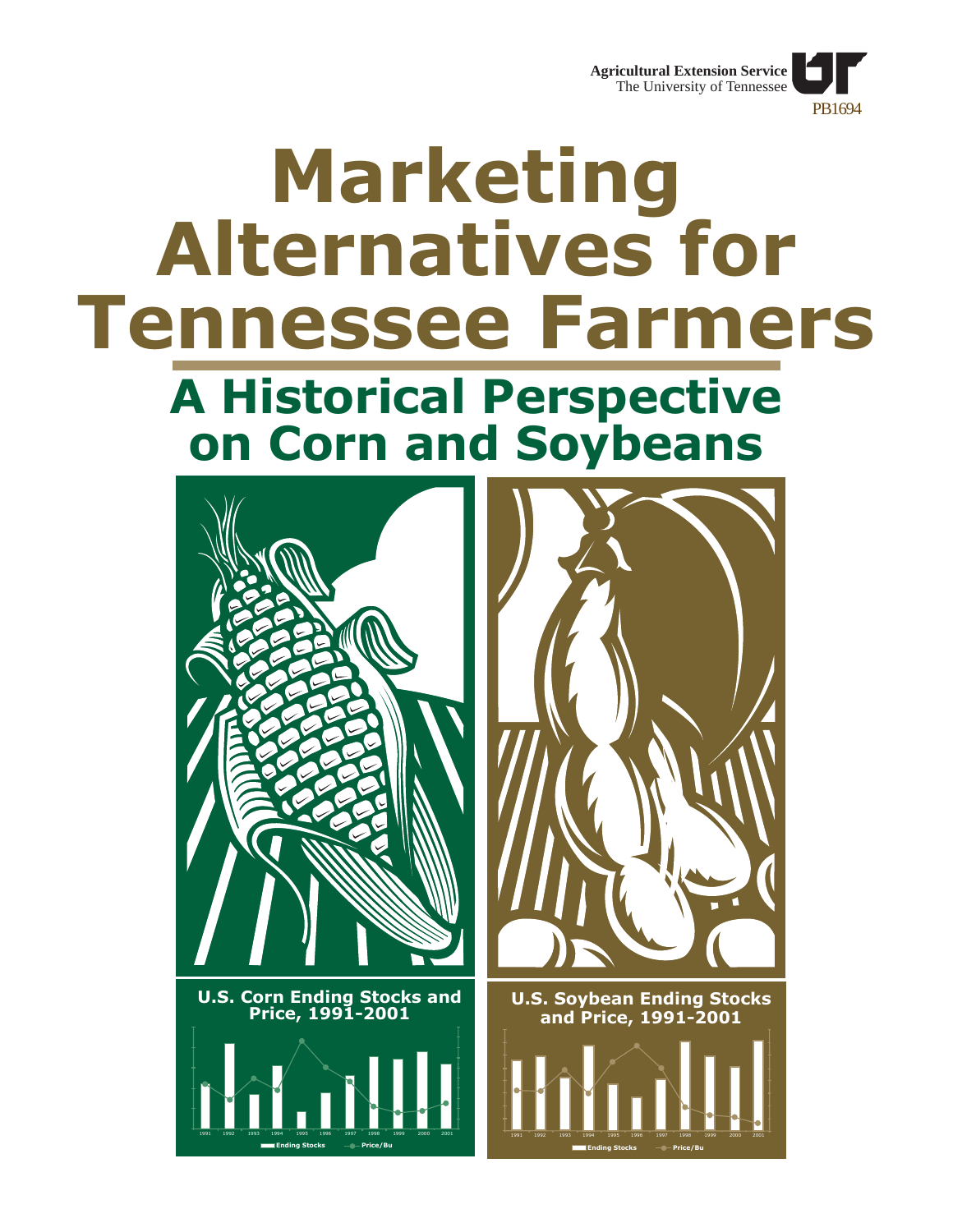### **CONTENTS**

| <b>Marketing Alternatives for Tennessee Farmers</b><br>3    |
|-------------------------------------------------------------|
| A Historical Perspective on Corn and Soybeans<br>3          |
| Introduction<br>3                                           |
| Method<br>3                                                 |
| <b>Results</b>                                              |
| <b>Applications to Tennessee Corn and Soybean Producers</b> |
| Conclusions                                                 |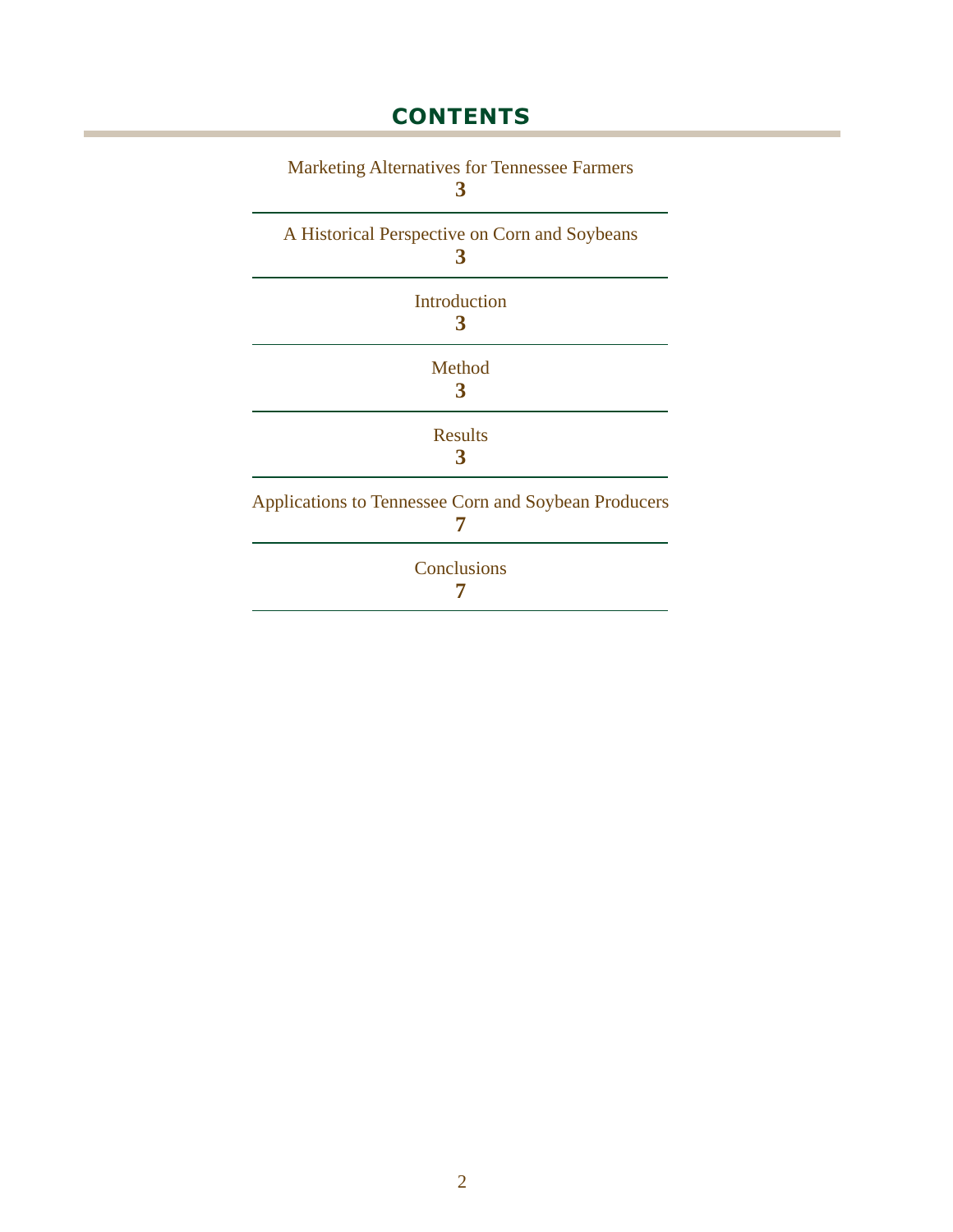# <span id="page-2-0"></span>**Marketing Alternatives for Tennessee Farmers**

### **A Historical Perspective on Corn and Soybeans**

*Delton C. Gerloff Professor, Agricultural Economics*

#### **Introduction**

Prices received by Tennessee farmers directly impact gross and net returns to farming, and as such, are an important factor in farm decisionmaking. Several marketing alternatives are available to price crops. These alternatives include selling at harvest, cash-forward contracting, hedging in the futures market, hedging using the futures options market, storing past harvest and others.

To help understand these various marketing alternatives, and which ones might better suit Tennessee farmers, 10 marketing alternatives<sup>1</sup> were evaluated over an 11-year period, from 1990 to 2000. These 10 alternatives were evaluated for both returns and risk. The results presented in this publication cover a time period in which there were significant changes in price levels, yields and government policy. While it is not assumed that the time period represents the entire range of production, price and policy possibilities, it does reflect a time period during which many changes occurred in U.S. agriculture.

#### **Method**

Data were collected from Northwest Tennessee local grain prices paid by elevators to farms, as reported by the USDA-Tennessee Department of

Agriculture Market News. Futures prices were also collected from the Chicago Board of Trade closings, as reported in the Tennessee Market Highlights, a weekly newsletter. Option premium data were purchased from a private company for the 1990- 2000 time period. The pricing alternatives analyzed are presented in Table 1.

Expected production was assumed to be 50,000 bushels for corn and 30,000 bushels for soybeans. According to the Tennessee Agricultural Statistics Service, May has the highest monthly average price for both corn and soybeans over the past 20 years. Based on those higher prices, May 15 was used as a date of forward pricing and storage sales. Futures and option contract months were November and December for soybeans and corn, respectively.

Interest, at a rate of 9 percent, was charged on option premiums and on margin calls in hedging accounts. Negative returns to hedging were charged interest, at a rate of 9 percent of the final loss in the hedging account over half the total time period from May to harvest. When production was less than that contracted, a 10 percent premium was added to harvest prices that a farmer would have to pay to honor the contract. Storage costs of \$0.04 per bushel per month were assessed to stored corn and soybeans. Commission on options and futures transactions were assessed at \$0.02 per bushel.

#### **Results**

Table 1 contains returns for the 10 corn marketing alternatives. These returns are adjusted for marketing expenses. Dyer (Northwest Tennessee) County yield data were used to adjust the expected yields for year-to-year variations. For example, if the year had higher than the 11-year average county yield, more than 50,000 bushels would be produced. If the year had less than the 11-year average yield, less than 50,000 bushels would be produced. In 1993, for example, the Dyer County corn yield was 90 bushels per acre, well below the 11-year average of 113.9 bushels per acre. While an expected production of 50,000 bushels was used in the alternatives, returns were calculated using an actual production of 39,505 bushels, corresponding with the percentage reduction in the county yield that year. For the 100

<sup>1</sup> Originally 16 alternatives were evaluated, but six out-of-the-money and in-the-money put option alternatives were omitted because their results were very similar to the at-the-money put option alternatives.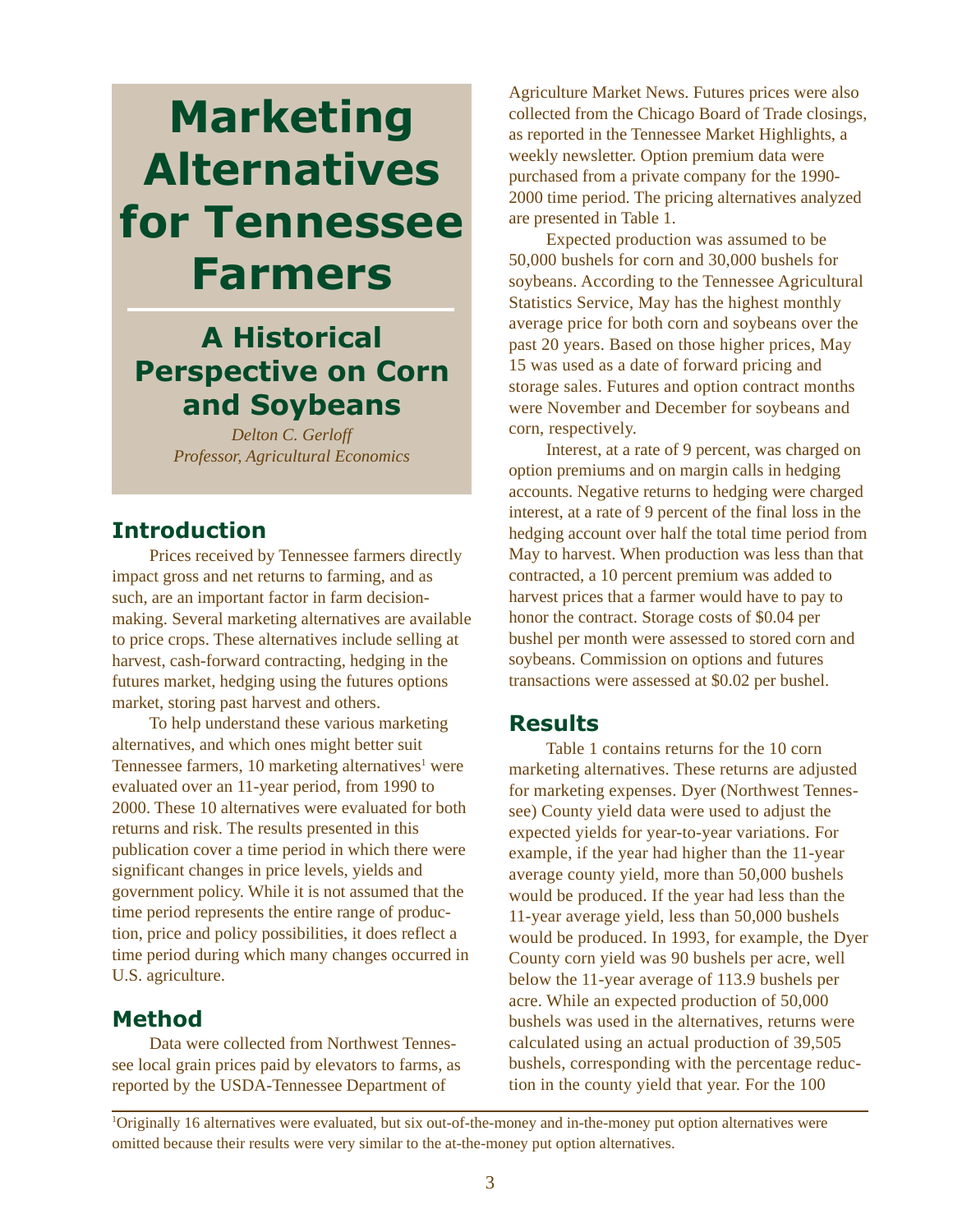percent forward-contracting alternative, for example, the difference between the expected production of 50,000 bushels and the actual production of 39,505, or 10,495 bushels, would have to be purchased at the harvest price, plus a 10 percent price premium, to fulfill the contract.

For corn, forward-contracting 100 percent of expected production had the highest average annual return of the 10 alternatives, at \$127,530 (Table 2). The next two highest-ranking alternatives, 100 percent hedge and 50 percent put option and 50 percent forward-contracting, had similar annual average returns at \$123,163 and \$122,665, respectively. The lowest annual average return was for the sell-at-harvest alternative, generating \$111,754.

In general, over the 11-year period, forward pricing gave a higher return than pricing at harvest time or storing for sale after harvest. The top two alternatives, as ranked by average returns, each had two years when they were in the bottom three in annual returns. For example, the 100 percent

forward-contract alternative was in the top three during nine out of the 11 years of the time period studied. But in two out of the 11 years, it was ranked in the bottom three in returns. While it would be expected that the alternatives with the higher returns would be in the top three more often, the variation of returns reflects that in any one year, any given alternative could perform very well or very poorly in relation to the other alternatives.

Variability is also captured in Table 2. It would be expected that using options would tend to decrease the variability of returns. However, while the 100 percent put-option alternative never had a top three year, it did have four years in the bottom three. And even though selling at harvest was ranked last according to average annual returns, three years out of the 11 it was ranked in the top three.

Table 3 contains return and variability data for soybeans. The same assumptions were used for soybeans as for corn, with the exception that

| <b>Table 1. Marketing Strategies</b>            |                                                                                                                                                                                                                                                                                                                                                                                                                                                                                                       |  |  |  |  |  |
|-------------------------------------------------|-------------------------------------------------------------------------------------------------------------------------------------------------------------------------------------------------------------------------------------------------------------------------------------------------------------------------------------------------------------------------------------------------------------------------------------------------------------------------------------------------------|--|--|--|--|--|
| <b>Put Option Strategies</b>                    | 1 - Buy an at-the-money put option for 100 percent of expected production on<br>May 15.<br>2 - Buy an at-the-money put option for 50 percent of expected production on<br>May 15, and forward-contract 50 percent of expected production on May 15.<br>3 - Buy an at-the-money put option for 50 percent of expected production on<br>May 15, forward-contract 50 percent of expected production on May 15, and<br>buy an at-the-money call option on 50 percent of expected production on<br>May 15. |  |  |  |  |  |
| <b>Hedging Strategies</b>                       | 1 - Hedging 100 percent of expected production on May 15.<br>2 - Hedging 50 percent of expected production on May 15, selling the remained<br>at harvest.                                                                                                                                                                                                                                                                                                                                             |  |  |  |  |  |
| <b>Storage Strategies</b>                       | 1 - Storing 100 percent of production, selling on May 15 of the following year.<br>2 -Storing 50 percent of production, selling on May 15 of the following year,<br>and selling the remainder at harvest.                                                                                                                                                                                                                                                                                             |  |  |  |  |  |
| <b>Forward-contracting</b><br><b>Strategies</b> | 1 - Forward-contracting 100 percent of expected production on May 15.<br>2 - Forward-contracting 50 percent of expected production on May 15, and<br>selling the remainder at harvest.                                                                                                                                                                                                                                                                                                                |  |  |  |  |  |
| <b>Sale at Harvest</b><br><b>Strategy</b>       | Sell all the production at harvest: September 30 for corn, October 15 for<br>soybeans.                                                                                                                                                                                                                                                                                                                                                                                                                |  |  |  |  |  |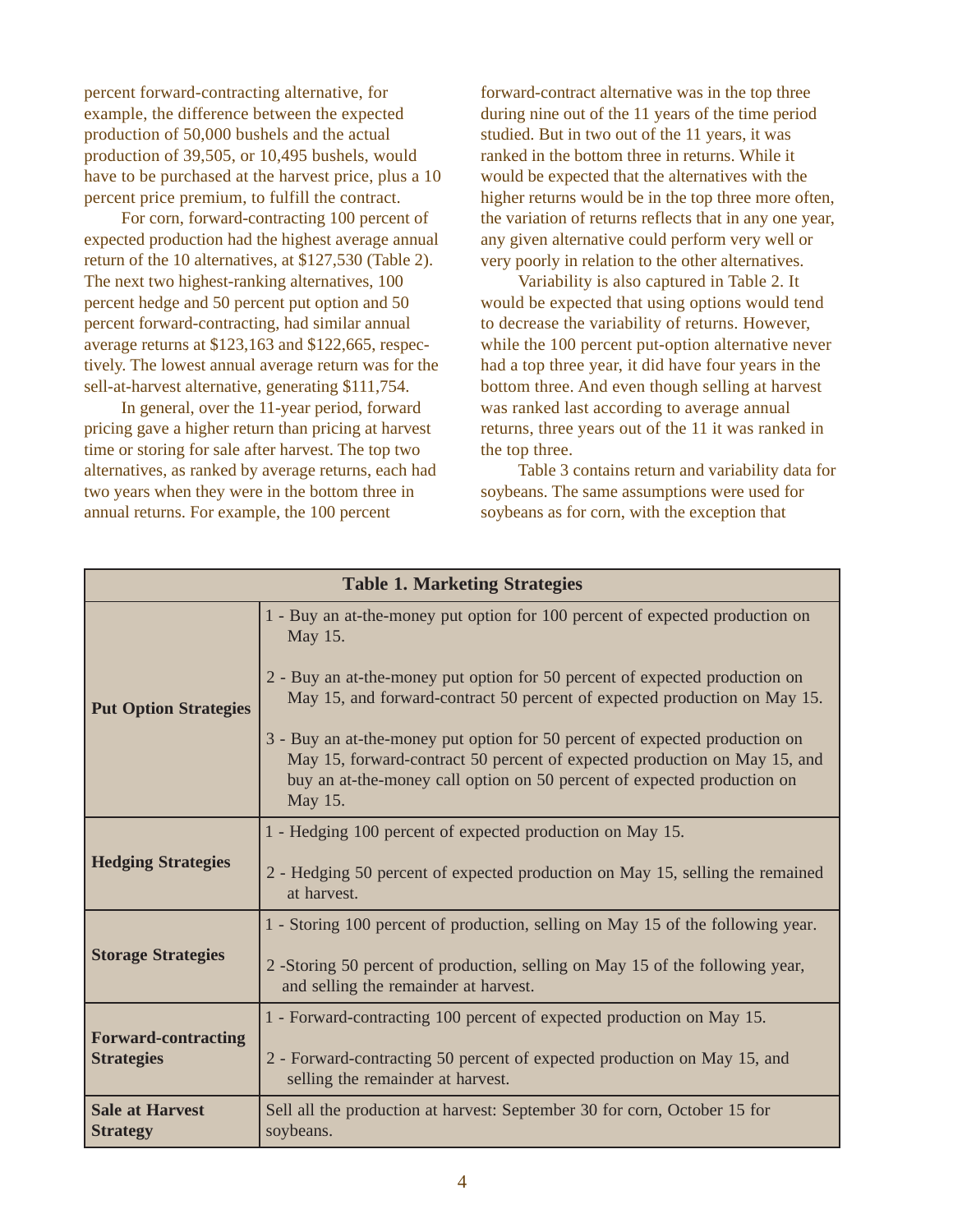expected production was assumed at 30,000 bushels per year. The highest two marketing alternatives gave virtually the same average annual return — 100 percent hedge and 100 percent forward contract, with returns of \$182,842 and \$182,210, respectively. The 50 percent put option and 50 percent forward-contracting alternative gave average returns of \$179,067. Selling at harvest was the lowest of all alternatives evaluated.

Storage performed poorly for soybeans, similar to the results for corn. The variability in those returns was also evident. Storing 100 percent of production was in the top three returns in five years and also in the bottom three of returns in five years. Hedging was in the top three returns eight of the 11 years, and only in the bottom three returns in one year. Similarly, forward-contracting 100 percent of expected production was in the top three returns in seven years, and in the lowest three returns in two years. Buying put options for the expected production did not perform well for soybeans based on returns, but, as expected, the put-option alterna-

| Table 2. Marketing Alternatives for Corn, Average Annual Returns,<br><b>Ranked From Highest to Lowest, 1990-1999</b>    |                                         |                                                                           |                                                                                               |                                                         |                                                        |  |  |  |
|-------------------------------------------------------------------------------------------------------------------------|-----------------------------------------|---------------------------------------------------------------------------|-----------------------------------------------------------------------------------------------|---------------------------------------------------------|--------------------------------------------------------|--|--|--|
| <b>Marketing Alternative</b>                                                                                            | <b>Average</b><br><b>Returns</b><br>\$) | <b>Number of</b><br><b>Years in Top</b><br>3 in Average<br><b>Returns</b> | <b>Number of</b><br><b>Years</b> in<br><b>Bottom 3 in</b><br><b>Average</b><br><b>Returns</b> | <b>Highest</b><br><b>Annual</b><br><b>Return</b><br>\$) | <b>Lowest</b><br><b>Annual</b><br><b>Return</b><br>\$) |  |  |  |
| Forward-contract 100<br>percent of EP <sup>1</sup>                                                                      | \$127,530                               | 9                                                                         | $\overline{2}$                                                                                | \$215,061                                               | \$86,025                                               |  |  |  |
| Hedge 100 percent of EP                                                                                                 | \$123,163                               | $\overline{7}$                                                            | $\overline{2}$                                                                                | \$205,061                                               | \$90,522                                               |  |  |  |
| $ATM2$ put option on 50<br>percent of EP; Forward-<br>contract 50 percent of EP                                         | \$122,665                               | 8                                                                         | $\overline{0}$                                                                                | \$201,870                                               | \$87,721                                               |  |  |  |
| Forward-contract 50<br>percent of EP                                                                                    | \$119,958                               | $\overline{2}$                                                            | $\overline{0}$                                                                                | \$195,311                                               | \$91,272                                               |  |  |  |
| ATM put option on 50<br>percent of EP; Forward-<br>contract 50 percent of<br>EP; ATM call option on<br>50 percent of EP | \$118,977                               | $\overline{0}$                                                            | $\overline{2}$                                                                                | \$192,873                                               | \$86,135                                               |  |  |  |
| Hedge 50 percent of EP                                                                                                  | \$117,458                               | $\mathbf{1}$                                                              | $\overline{2}$                                                                                | \$190,311                                               | \$87,051                                               |  |  |  |
| ATM put option on 100<br>percent EP                                                                                     | \$117,116                               | $\overline{0}$                                                            | $\overline{4}$                                                                                | \$188,678                                               | \$86,919                                               |  |  |  |
| Store 100 percent of<br>production                                                                                      | \$115,421                               | $\mathbf{1}$                                                              | 6                                                                                             | \$267,964                                               | \$78,668                                               |  |  |  |
| Store 50 percent of<br>production                                                                                       | \$113,587                               | $\overline{2}$                                                            | 8                                                                                             | \$219,216                                               | \$76,860                                               |  |  |  |
| Sell all production at<br>harvest                                                                                       | \$111,754                               | 3                                                                         | $\boldsymbol{7}$                                                                              | \$175,561                                               | \$75,051                                               |  |  |  |
| Footnotes:<br>$E$ P = Expected production<br>${}^{2}ATM = At$ -the-money                                                |                                         |                                                                           |                                                                                               |                                                         |                                                        |  |  |  |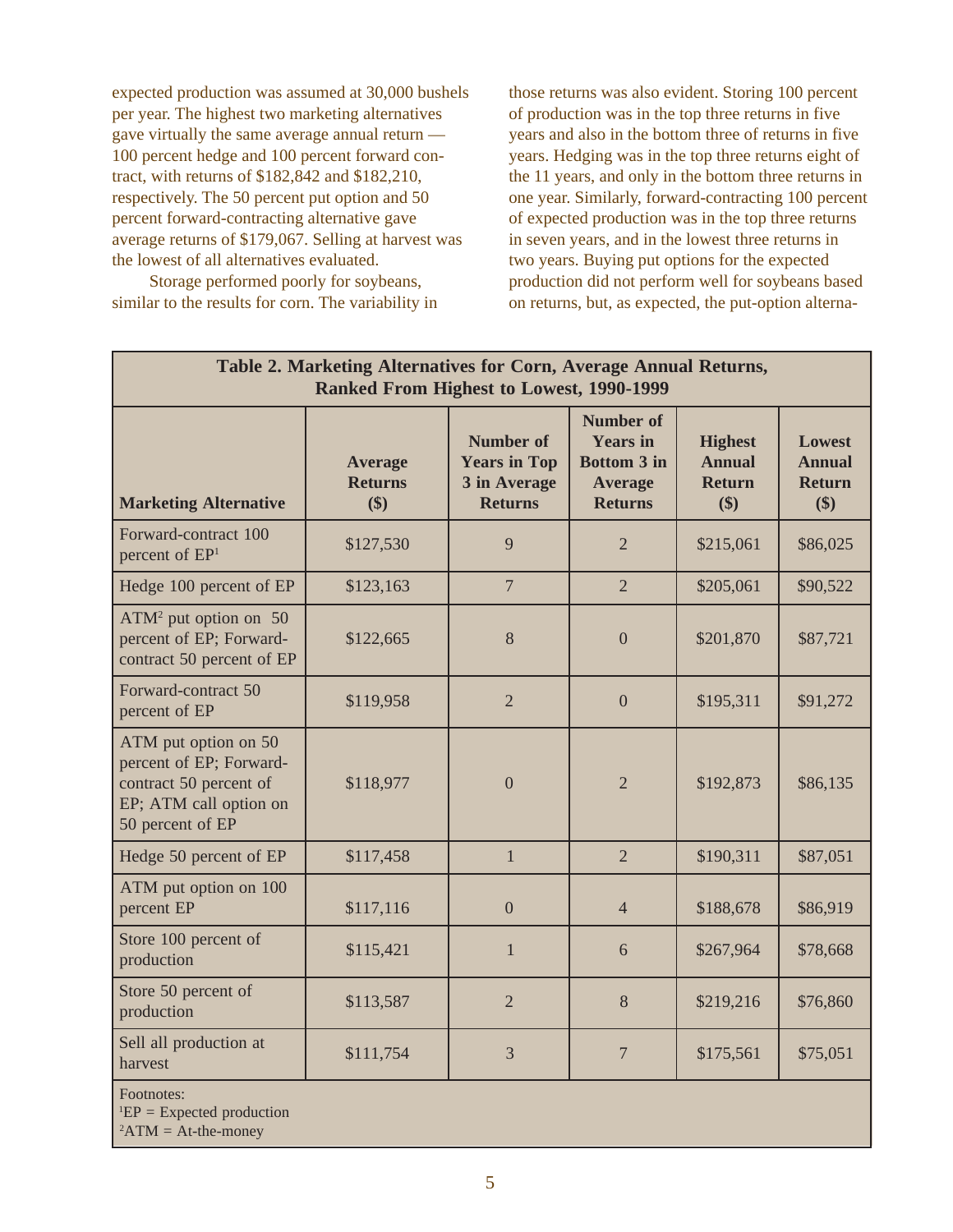tive appeared only once in the top three and once in the bottom three of returns. As in corn, selling at harvest had both good and bad years, but on average gave the lowest return.

Financial investments are assumed to vary in relation to their return and risk performance. Generally, the higher the risk, the higher the anticipated return. Likewise, the lower the risk, the lower the anticipated return. Soybean returns in Table 3 generally exhibit this risk return relationship. For

example, the top three alternatives ranked on average returns have relatively high returns measured by the highest observed over the 11-year period. But the three also have some of the lowest returns observed. Likewise, the storage and sell at harvest alternatives are among the lowest in average returns, but have higher lowest observed returns.

Corn returns, however, do not reflect the anticipated risk/return relationship. For example, the lowest observed return for the 100 percent

| Table 3. Marketing Alternatives for Soybeans, Average Annual Returns,<br>Ranked from Highest to Lowest, 1990-1999       |                                         |                                                                              |                                                                                        |                                                         |                                                        |  |  |  |
|-------------------------------------------------------------------------------------------------------------------------|-----------------------------------------|------------------------------------------------------------------------------|----------------------------------------------------------------------------------------|---------------------------------------------------------|--------------------------------------------------------|--|--|--|
| <b>Marketing Alternative</b>                                                                                            | <b>Average</b><br><b>Returns</b><br>\$) | <b>Number of</b><br><b>Years</b> in<br>Top 3<br>in Average<br><b>Returns</b> | <b>Number of</b><br><b>Years</b> in<br><b>Bottom 3</b><br>in Average<br><b>Returns</b> | <b>Highest</b><br><b>Annual</b><br><b>Return</b><br>\$) | <b>Lowest</b><br><b>Annual</b><br><b>Return</b><br>\$) |  |  |  |
| Hedge 100 percent of EP                                                                                                 | \$182,842                               | 8                                                                            | $\mathbf{1}$                                                                           | \$266,110                                               | \$89,140                                               |  |  |  |
| Forward-contract 100<br>percent of EP <sup>1</sup>                                                                      | \$182,210                               | $\overline{7}$                                                               | $\overline{2}$                                                                         | \$263,410                                               | \$86,234                                               |  |  |  |
| $ATM2$ put option on 50<br>percent of EP; Forward-<br>contract 50 percent of EP                                         | \$179,067                               | $\overline{4}$                                                               | $\overline{2}$                                                                         | \$255,856                                               | \$87,901                                               |  |  |  |
| Forward-contract 50<br>percent of EP                                                                                    | \$177,714                               | $\mathbf{1}$                                                                 | $\overline{0}$                                                                         | \$250,510                                               | \$91,690                                               |  |  |  |
| Hedge 50 percent of EP                                                                                                  | \$177,605                               | $\mathbf{1}$                                                                 | $\mathbf{1}$                                                                           | \$251,860                                               | \$90,790                                               |  |  |  |
| ATM put option on 100<br>percent EP                                                                                     | \$175,074                               | $\overline{0}$                                                               | 5                                                                                      | \$248,301                                               | \$84,863                                               |  |  |  |
| Store 100 percent of<br>production                                                                                      | \$174,878                               | 5                                                                            | 5                                                                                      | \$284,575                                               | \$98,006                                               |  |  |  |
| ATM put option on 50<br>percent of EP; Forward-<br>contract 50 percent of EP;<br>ATM call option on 50<br>percent of EP | \$174,816                               | $\overline{0}$                                                               | 5                                                                                      | \$246,704                                               | \$85,418                                               |  |  |  |
| Store 50 percent of<br>production                                                                                       | \$173,624                               | $\overline{3}$                                                               | 6                                                                                      | \$261,093                                               | \$95,223                                               |  |  |  |
| Sell all production at<br>harvest                                                                                       | \$172,369                               | $\overline{4}$                                                               | 6                                                                                      | \$237,610                                               | \$92,440                                               |  |  |  |
| Footnotes:<br>${}^{1}EP =$ Expected production<br>${}^{2}ATM = At$ -the-money                                           |                                         |                                                                              |                                                                                        |                                                         |                                                        |  |  |  |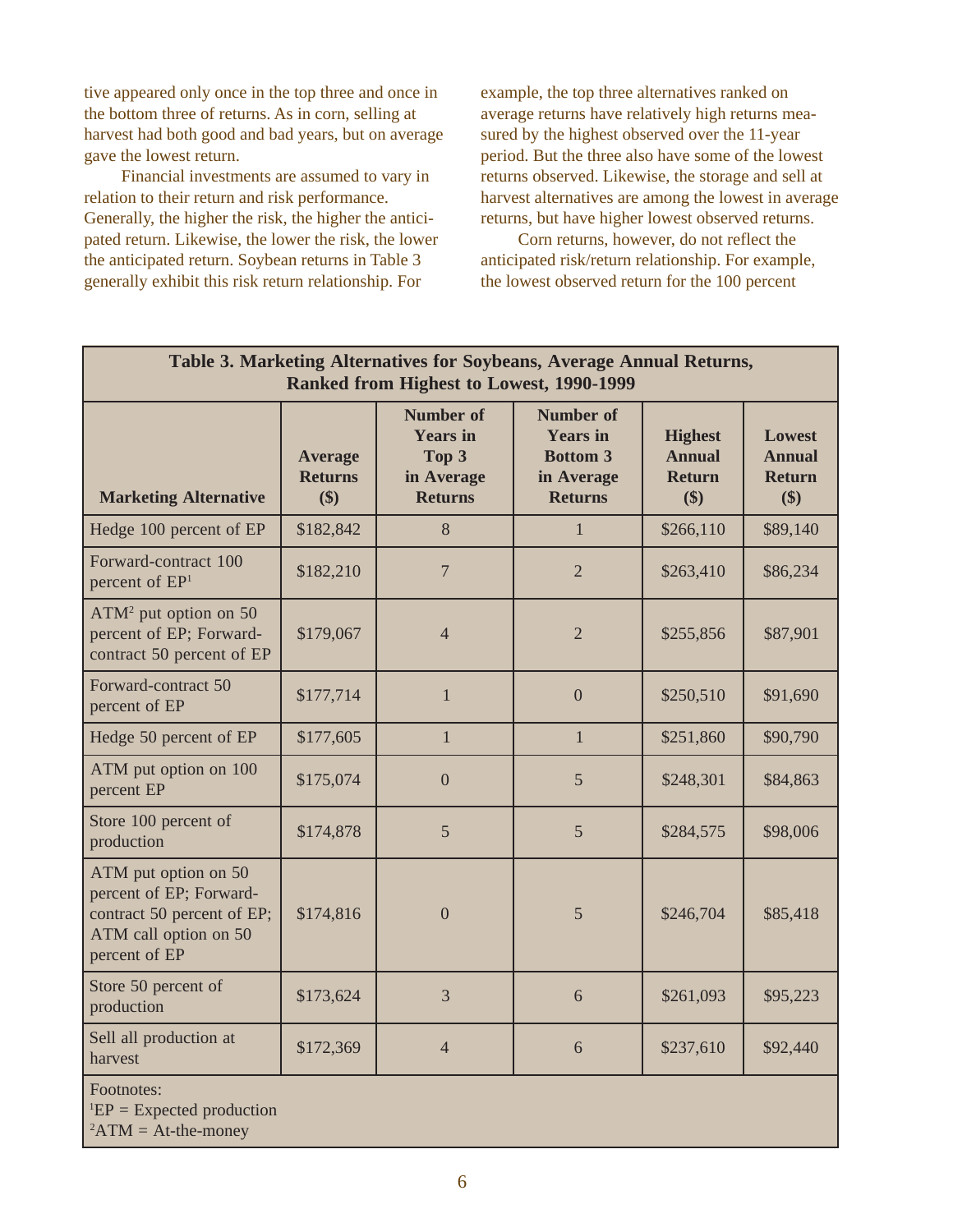<span id="page-6-0"></span>forward-contract and hedge alternatives is \$86,025 and \$90,522, respectively (Table 2). The storage and sell at harvest alternatives, which were lowest in average returns, had lowest observed returns below \$80,000. So not only were the storage and sell at harvest alternatives among the lowest in average returns, but they also exhibited greater risk, as measured by the lowest return observed over the 11-year time period.

Another interesting observation can be made by comparing hedging and options. It was anticipated that hedging would generate higher returns over time and options would exhibit lower risk. From these results, however, it appears that hedging not only generates higher returns, but also exhibits lower risk, as measured by the lowest observed return.

#### **Applications to Tennessee Corn and Soybean Producers**

From these results, it appears that forwardcontracting and hedging should be strongly considered in marketing plans for corn and soybeans in Tennessee. Storage and selling at harvest were among the lowest alternatives ranked by average returns. To maximize returns over time, marketing plans should rely more heavily on hedging and forward-contracting.

For higher-leveraged farms, where financial risk may be higher, storage and selling at harvest does appear to limit lower returns for soybeans. For corn, storage and selling at harvest actually had lower observed returns than the higher returning alternatives. Even for higher-leveraged farms, therefore, hedging and forward-contracting corn production should be considered. For both corn and soybeans, hedging performed better than options,

both in average returns and in limiting downside risk. Put options should be considered in combination with forward-contracting as a way to increase returns and limit risk.

#### **Conclusions**

Ten marketing alternatives regarding impact on returns and variability of those returns were evaluated over an 11-year period. Of the alternatives evaluated, forward-contracting and hedging all expected production performed well, with relatively higher returns for corn and soybeans and a combination of higher returns and less variability for corn. A combination of put options and forward-contracting performed well for both corn and soybeans also.

Storing and selling at harvest performed poorly, as ranked by average returns. Storing and selling at harvest limited downside financial risk in soybeans. Using put options to price 100 percent of the crop did not perform well in either corn or soybeans, ranked by either average returns or downside risk exposure. In general, it appears that for the 11-year time period, a marketing plan that priced a larger percentage of the crop pre-harvest gave relatively better results.

This study is limited to the May 15 decision date. Other dates could have given different results. Also, because the data on which this study was based came from Northwest Tennessee, some caution should be used in applying the results to all areas of Tennessee. However, assuming price movements are positively correlated across the state, it is expected that other areas of the state would generate similar results. Correlation coefficients ranged from .97 to .99 for reported prices between Northwest Tennessee and other Tennessee reporting districts for the 11-year period.